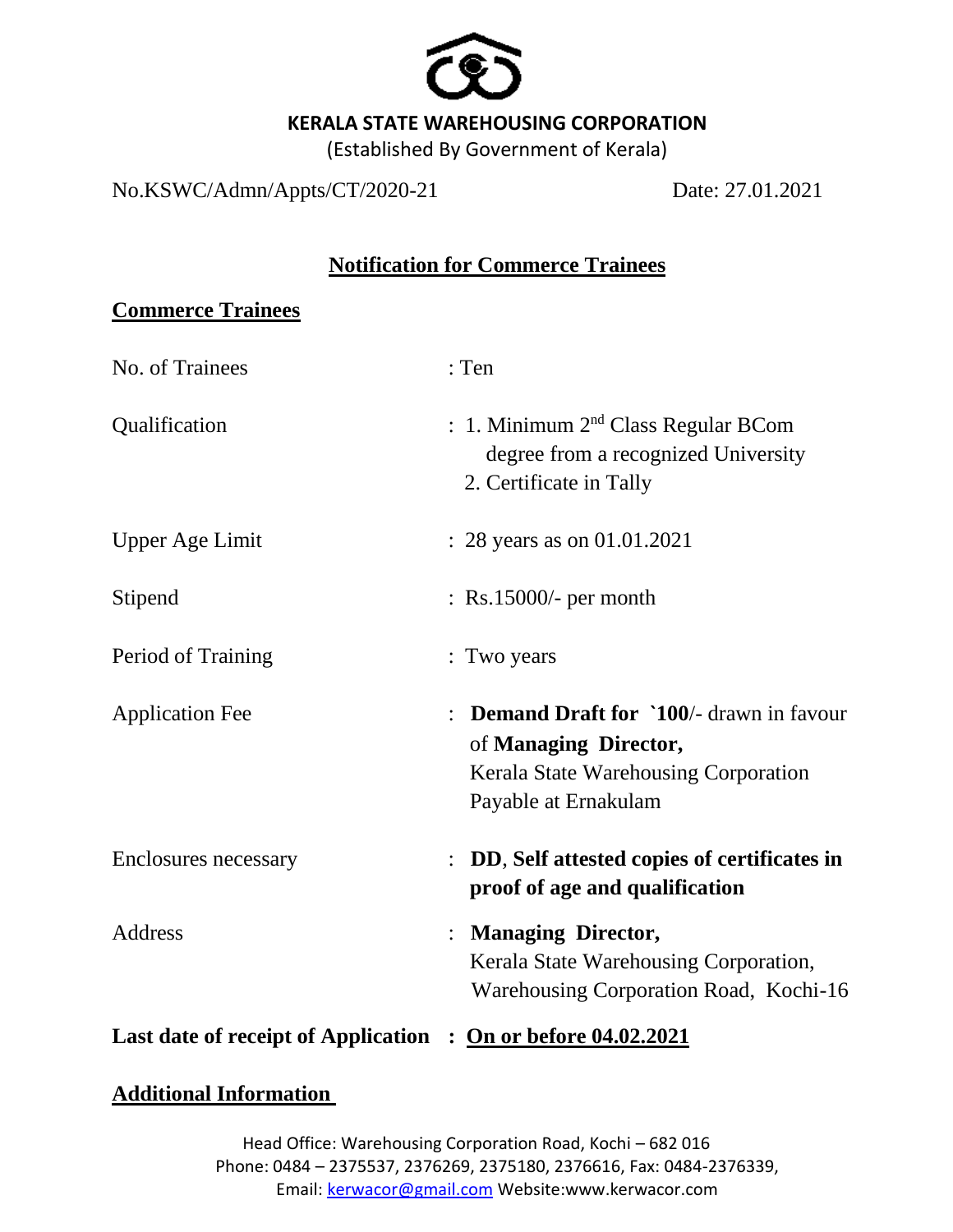

(Established By Government of Kerala)

#### **Training**:

The Training will be for a period of two years and there will not be any further claim for employment in the Corporation. A certificate of training will be issued on successful completion of training. The Corporation reserves the right to terminate the training without notice if the performance is not satisfactory.

## **Area of Training:**

Accounting System of the Corporation, Tally, Finalization of Accounts, Tax, Audit, warehouse functions and such other matters related to the activities of the Corporation.

## **Place of Training:**

The trainees are likely to be engaged for training at any of the following State Warehouses.

| 1. Kanhangad       | <b>Kasaragod District</b> |  |
|--------------------|---------------------------|--|
| 2. Padannakkad     | ,,                        |  |
| 3. Thaliparamba    | <b>Kannur District</b>    |  |
| 4. Kannur          | ,,                        |  |
| 5. Iritty          | ,,                        |  |
| 6. Mananthavady    | <b>Wayanad District</b>   |  |
| 7. Sulthan Bathery | د د                       |  |
| 8. Kottayam        | Kottayam District         |  |
| 9. Vandanmedu      | Idukki District           |  |
| 10.Karikode        | Kollam District           |  |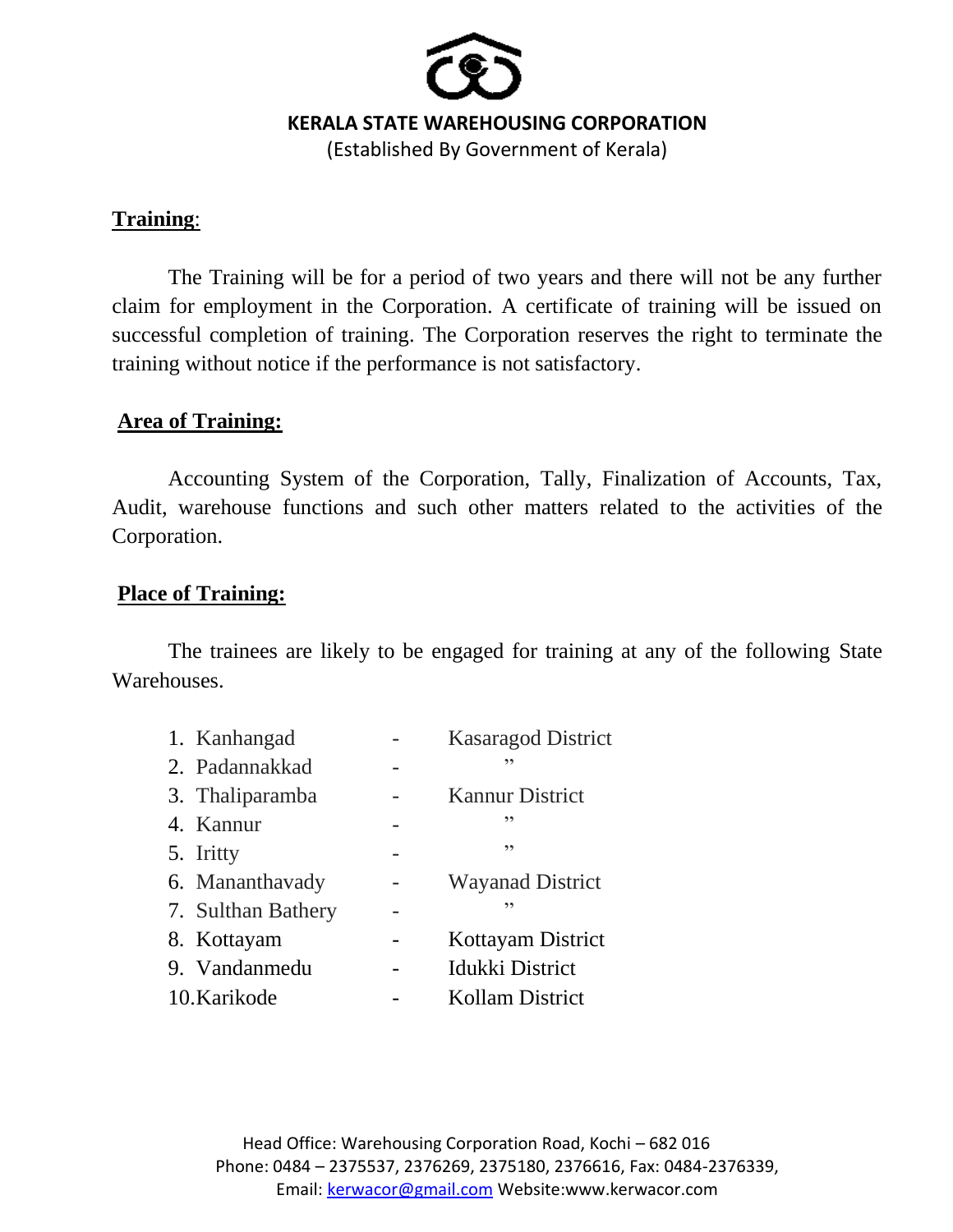

(Established By Government of Kerala)

# **Application**

The application format is available with this notification in our website www.kerwacor.com. Applications received after last date will not be accepted. The applications which are incomplete and not in the prescribed format will be rejected. Application without original Demand Draft will not be considered.

## **Mode of Submission of Application**

The application in the prescribed format, along with DD, self attested copies of certificates in proof of age and qualifications should reach **Managing Director** Kerala State Warehousing Corporation, Post Box No.1727, Kochi-16 on or before **04.02.2021**.

The envelope containing application should be superscribed **"Application for Commerce Trainees".**

> $Sd$ <sup>-</sup> **Managing Director**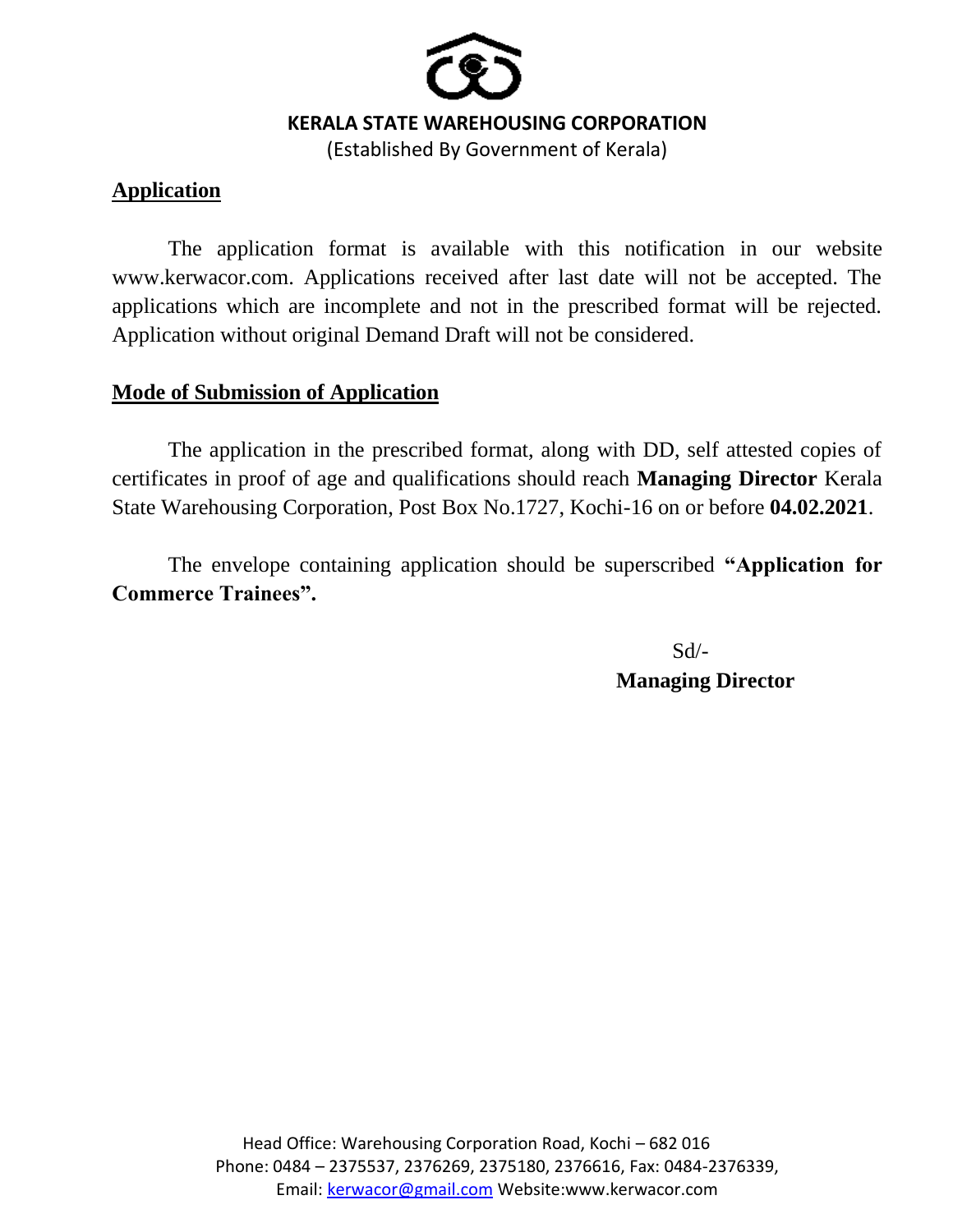

(Established By Government of Kerala)

#### **APPLICATION FORM FOR "COMMERCE TRAINEES"**

|                                                                                                       |            |          |                                | Affix recent passport<br>size Photograph                                                                                                                                                                                                                                                                                                                                                                                                                                                                                    |  |  |  |  |
|-------------------------------------------------------------------------------------------------------|------------|----------|--------------------------------|-----------------------------------------------------------------------------------------------------------------------------------------------------------------------------------------------------------------------------------------------------------------------------------------------------------------------------------------------------------------------------------------------------------------------------------------------------------------------------------------------------------------------------|--|--|--|--|
|                                                                                                       |            |          |                                | Sign across the<br>photograph                                                                                                                                                                                                                                                                                                                                                                                                                                                                                               |  |  |  |  |
| 3. Address for correspondence:                                                                        |            |          |                                |                                                                                                                                                                                                                                                                                                                                                                                                                                                                                                                             |  |  |  |  |
|                                                                                                       |            |          |                                |                                                                                                                                                                                                                                                                                                                                                                                                                                                                                                                             |  |  |  |  |
|                                                                                                       |            |          |                                |                                                                                                                                                                                                                                                                                                                                                                                                                                                                                                                             |  |  |  |  |
|                                                                                                       |            |          |                                |                                                                                                                                                                                                                                                                                                                                                                                                                                                                                                                             |  |  |  |  |
| : Male                                                                                                |            |          | Others                         |                                                                                                                                                                                                                                                                                                                                                                                                                                                                                                                             |  |  |  |  |
|                                                                                                       |            |          |                                |                                                                                                                                                                                                                                                                                                                                                                                                                                                                                                                             |  |  |  |  |
| : Married                                                                                             |            |          |                                |                                                                                                                                                                                                                                                                                                                                                                                                                                                                                                                             |  |  |  |  |
|                                                                                                       |            |          |                                |                                                                                                                                                                                                                                                                                                                                                                                                                                                                                                                             |  |  |  |  |
|                                                                                                       |            |          |                                |                                                                                                                                                                                                                                                                                                                                                                                                                                                                                                                             |  |  |  |  |
|                                                                                                       |            |          |                                |                                                                                                                                                                                                                                                                                                                                                                                                                                                                                                                             |  |  |  |  |
| 11. Educational Qualification:<br>(Enclose self attested copies of Certificates from BCom<br>onwards) |            |          |                                |                                                                                                                                                                                                                                                                                                                                                                                                                                                                                                                             |  |  |  |  |
|                                                                                                       | Percentage | Year of  | University                     |                                                                                                                                                                                                                                                                                                                                                                                                                                                                                                                             |  |  |  |  |
|                                                                                                       |            |          |                                |                                                                                                                                                                                                                                                                                                                                                                                                                                                                                                                             |  |  |  |  |
|                                                                                                       |            |          |                                |                                                                                                                                                                                                                                                                                                                                                                                                                                                                                                                             |  |  |  |  |
| <b>Additional Qualification if any</b>                                                                |            |          |                                |                                                                                                                                                                                                                                                                                                                                                                                                                                                                                                                             |  |  |  |  |
|                                                                                                       |            | of marks | Female<br>Unmarried<br>Passing | <u> 1980 - Johann John Stone, mars eta bat eta bat eta bat eta bat eta bat eta bat eta bat eta bat eta bat eta b</u><br><u> 1989 - Johann Stein, mars an deutscher Stein und der Stein und der Stein und der Stein und der Stein und der</u><br>(Enclose self attested copy of age proof)<br>Caste: the case of the case of the case of the case of the case of the case of the case of the case of the case of the case of the case of the case of the case of the case of the case of the case of the case of the case of |  |  |  |  |

12. **DD No, Date and Name of Bank** :